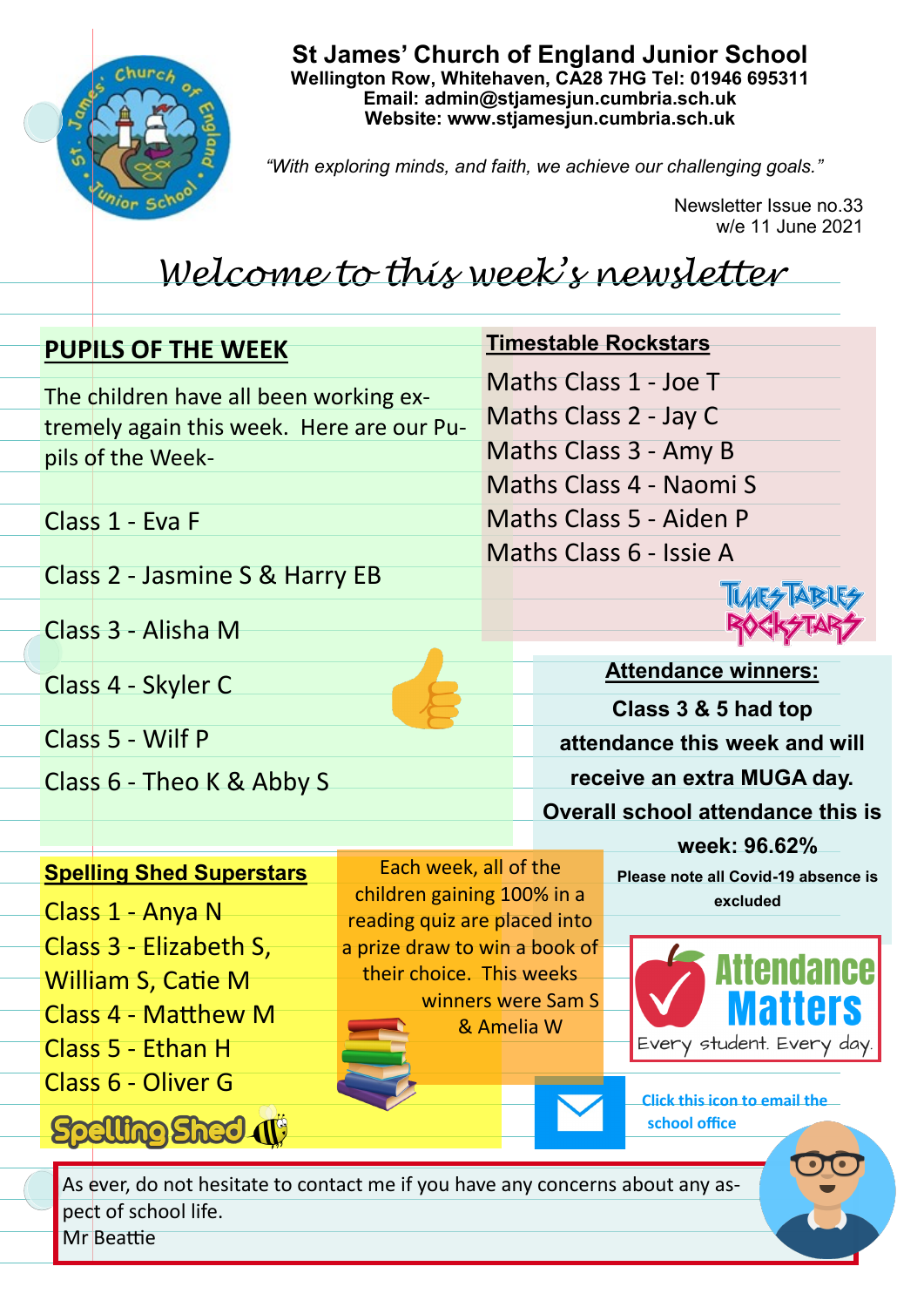What a great week we have had on our return from half-term. We have been talking a lot in assemblies about the resilience we have shown during the past 15 months, and the power of being able to lift the moods of friends, family and staff members. They have all proven themselves to be rays of sunshine that radiate positivity. This week I have been lucky enough to find time to work in a number of maths lessons in school. I am both encouraged to see that our classrooms are looking more like they used with tables together and children working and discussing their work in collaboration with others.

Lots of enrichment activities have also started this week and next, with an introduction of some basketball tuition from Mrs Marshall, and Habeeb joining us for cricket tuition and a new afterschool cricket club. It all bodes well for a great last half-term. Enjoy the weekend and see you all Monday.

**Parents Zoom Residential** – At 4pm on Tuesday 15th June, I will invite parents to join myself and staff for a Zoom to share details of our Yr 6 residential to Robinwood Barhaugh Hall, Alston. Zoom details will be shared on Monday. In this meeting we will discuss equipment lists, needs for money and snacks, arrival/departure times, activity lists and some Q & A. Children are encouraged to dial in with you via zoom, although the talk is more angled towards parents. Details of the PowerPoint and recording of the meeting can made available and sent out via email for those parents unable to attend.

**Parent Year 2 Transition** – Next week myself and my staff are looking forward to meeting with our parents of Year 2 students who will be joining our school in September. The meeting will be mostly outside and therefore we will re-arrange if the weather is wet. Full details have been sent out a letter to parents.

## **SchoolMoney—**Please find attached letter about SchoolMoney.

Useful links—

**[SchoolMoney Parents Guide](http://stjamesjun.cumbria.sch.uk/serve_file/1650431)**

**[Google Play —](https://play.google.com/store/apps/details?id=com.teachers2parents.teachers2parents&hl=en_GB) Link for App [Apple—Link for App](https://apps.apple.com/gb/app/teachers2parents/id1293160257)**



**Whitehaven Harbour Youth Project –Adventure Group**- Next week will be the start of the new Yr 5 group for Whitehaven Harbour Youth Group (Adventure Club). If all new members of the group ensure that they bring a change of clothing each week as they will attempt to do watersports as much as possible. Payment for Adventure Club will be posted through School Money App. There are a couple of spaces left so please let the office know if your child would like to attend.

**Head Lice—**We have had some cases of head lice in upper bubble, if parents could please check children over the weekend and treat if necessary. Thank you



**Class Photos —**It will be class photographs next Thursday, so if all children could please come in full uniform, including Class 6 who normally have PE. If Class 6 could bring their PE kits on a bag that day instead, just for next week please.